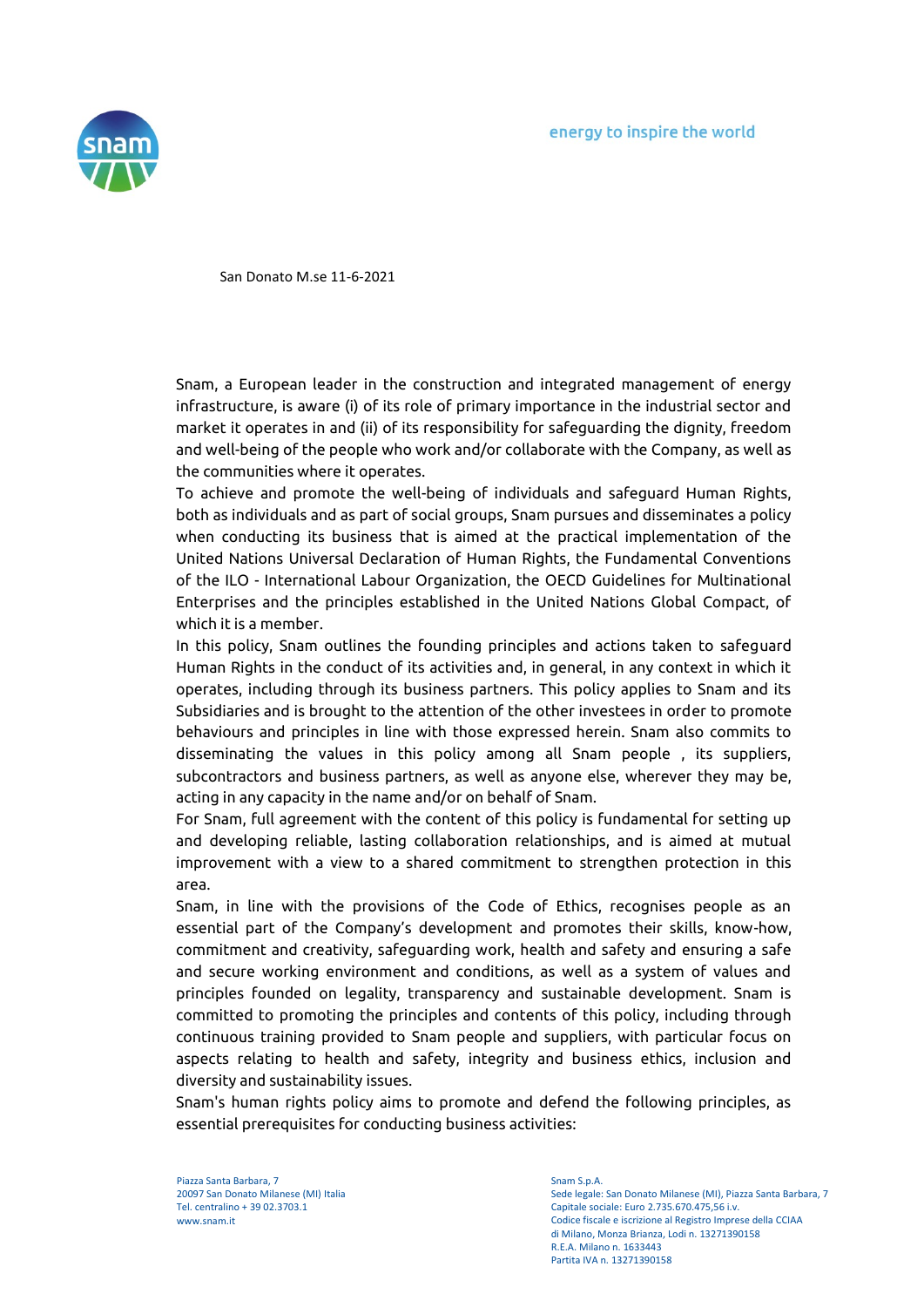

The provision of adequate standards of conduct for directors, statutory auditors, management, Snam employees, suppliers, subcontractors and all those who work to achieve Snam's objectives, as outlined in the Code of Ethics and other Company Guidelines, the cornerstone of the corporate culture;

The recognition and protection of the right to freedom of association and the right to collective bargaining;

The repudiation of all forms of corruption;

• The provision of equal opportunities for professional development and growth, by promoting a culture based on meritocracy and respect for people throughout the entire selection, management, development and career cycle.

• Fairness and equal access to the same remuneration for all its employees, regardless of gender, valorising their knowledge and professionalism.

The prevention, repudiation and condemnation of:

(i) any form of discrimination based on ethnicity, nationality, language or religion, political or sexual orientation, gender, social background, age, disability or any other personal, cultural or professional sphere of the individual. With this in mind, Snam encourages and promotes inclusion and diversity in all company divisions;

(ii) any form of harassment, violence, threats, intimidation or sexual, psychological, physical or verbal abuse referring to the personal and cultural diversity of the individual, or behaviour that could be construed as persecution;

(iii) any forms of labour exploitation, including forced or child labour and trafficking of human beings, ensuring that no one is subject to any form of physical or psychological coercion or punishment;

• The confidentiality and processing of personal data of all those who work to achieve Snam's objectives in compliance with fundamental rights and freedoms, as well as the dignity of all those concerned.

Snam is committed to ensuring compliance with the provisions of the Declarations and Conventions to which it adheres, its Code of Ethics and this policy, including through actions and instruments enabling a transversal and inclusive assessment of the impact of risks and opportunities inherent to its business on human rights, in all their forms.

In this sense, the following should be referred to: (i) the "Ethics and Integrity Agreement" adopted by Snam so as to promote, including towards its suppliers and subcontractors, compliance with the principles and values considered essential for the company; (ii) the "Supplier Compliance Monitoring" process, based on which Snam extends the checks conducted for qualification purposes to HSEQ and financial aspects, as well as technical and reputational factors, specifically to gain a more complete view of the approach that its third parties adopt in dealing with aspects related to safety in the workplace and business sustainability/solidity.

Lastly, as indicated in the Guidelines "Anonymous and non-anonymous reports received by Snam and its subsidiaries", Snam has implemented a system for receiving, analysing